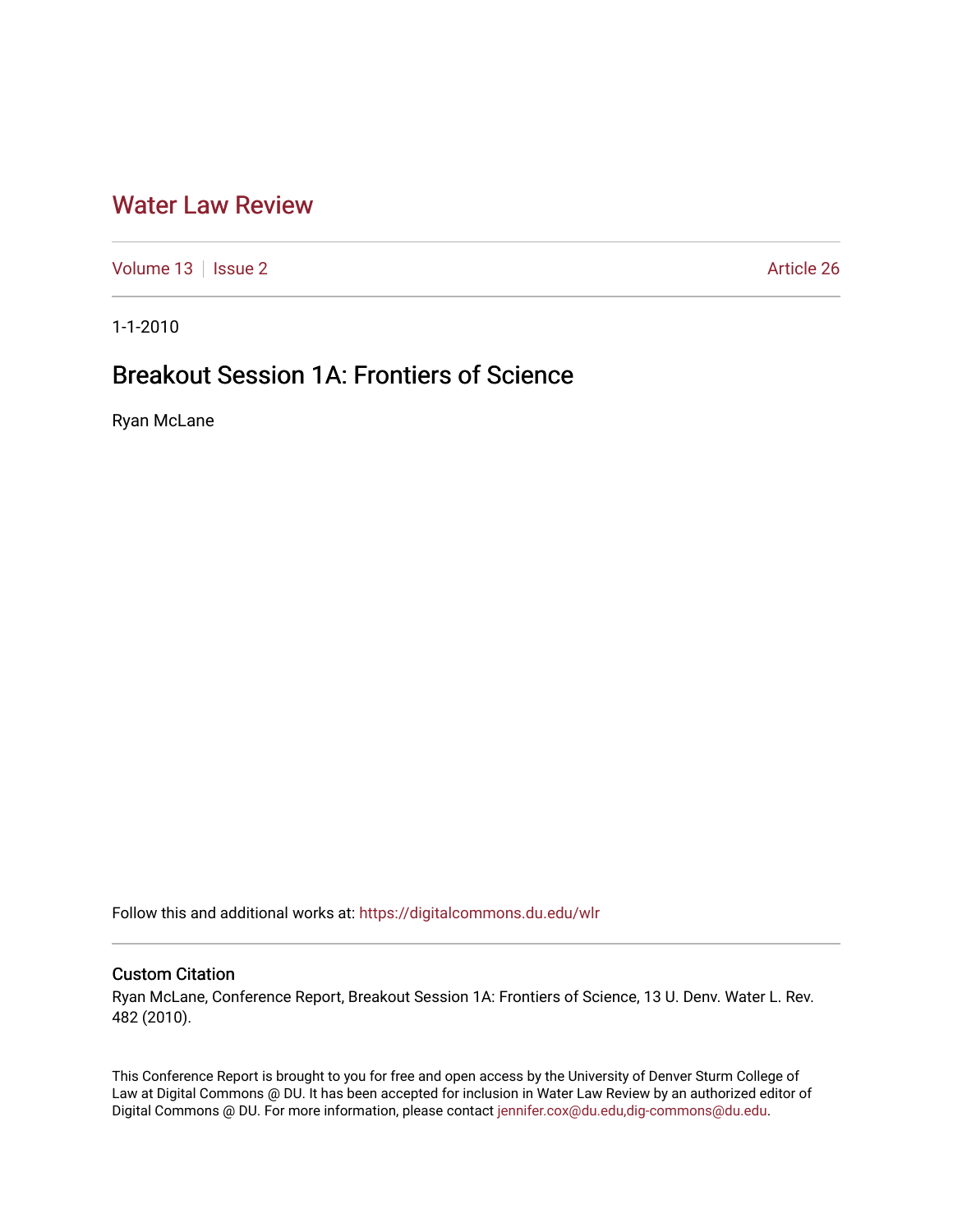because it is twenty percent more efficient than onshore wind energy. During the Bush administration, there had been jurisdictional disputes that had stalled growth in wind energy. In fact, the governments of all the Atlantic states are planning to meet very soon to discuss this possibility. The current administration has placed a huge emphasis on climate change. Hayes, as the primary Interior manager, has seen the fire season lengthen, wildfires strengthen, and coastal lines change. While there was good work during the previous administration, lack of communication between bureaus slowed progress. A secretarial order has now created components to enable science centers to work regionally and with locals in order to implement new science. The federal government is the catalyst to bring interested parties together, provide baseline data, and facilitate coordination. For example, the Bureau of Reclamation will set up eight landscape conservation cooperatives in the Colorado Basin.

Second, Interior emphasizes the protection and conservation of treasured landscapes. By returning funding to the Land and Water Conservation Fund, Interior hopes to restore damaged landscapes. These sites include water-based ones such as the Colorado River Basin, Glen Canyon, the Great Lakes, Chesapeake Bay, the Everglades, San Joaquin Valley, and California Bay Delta.

Third and fourth, Hayes noted that Interior plans to help reconnect youth to the outdoors by involving young people in water activities. Next, Hayes discussed repairing relationships with Native Americans by addressing Indian water rights settlements.

Finally, Hayes examined Interior's opportunities to place more consistent attention on water challenges. These include the United States Geological Survey's science component and WaterSMART, a programmatic effort to improve spending practices.

Hayes ended his lunchtime talk by answering questions from the attendees.

*Danielle Sexton*

#### BREAKOUT **SESSION IA: FRONTIERS** OF **SCIENCE**

Lynn Bergeson, of Bergeson & Campbell, P.C. and moderator of the panel, first introduced the topic: the presence of micropollutants and the water quality effects they have on our drinking water. Micropollutants are trace measures of chemicals that may include pharmaceuticals, disinfection byproducts, and nanomaterials. Bergeson noted that much of the current debate centers on which micropollutants are present in the water, how to identify them, and then how to communicate those findings to the public. She noted that while determining the standards or limits on micropollutants is a major concern, the lack of information regarding these pollutants makes it hard to identify contamination, and then assess the harm resulting from the contamination.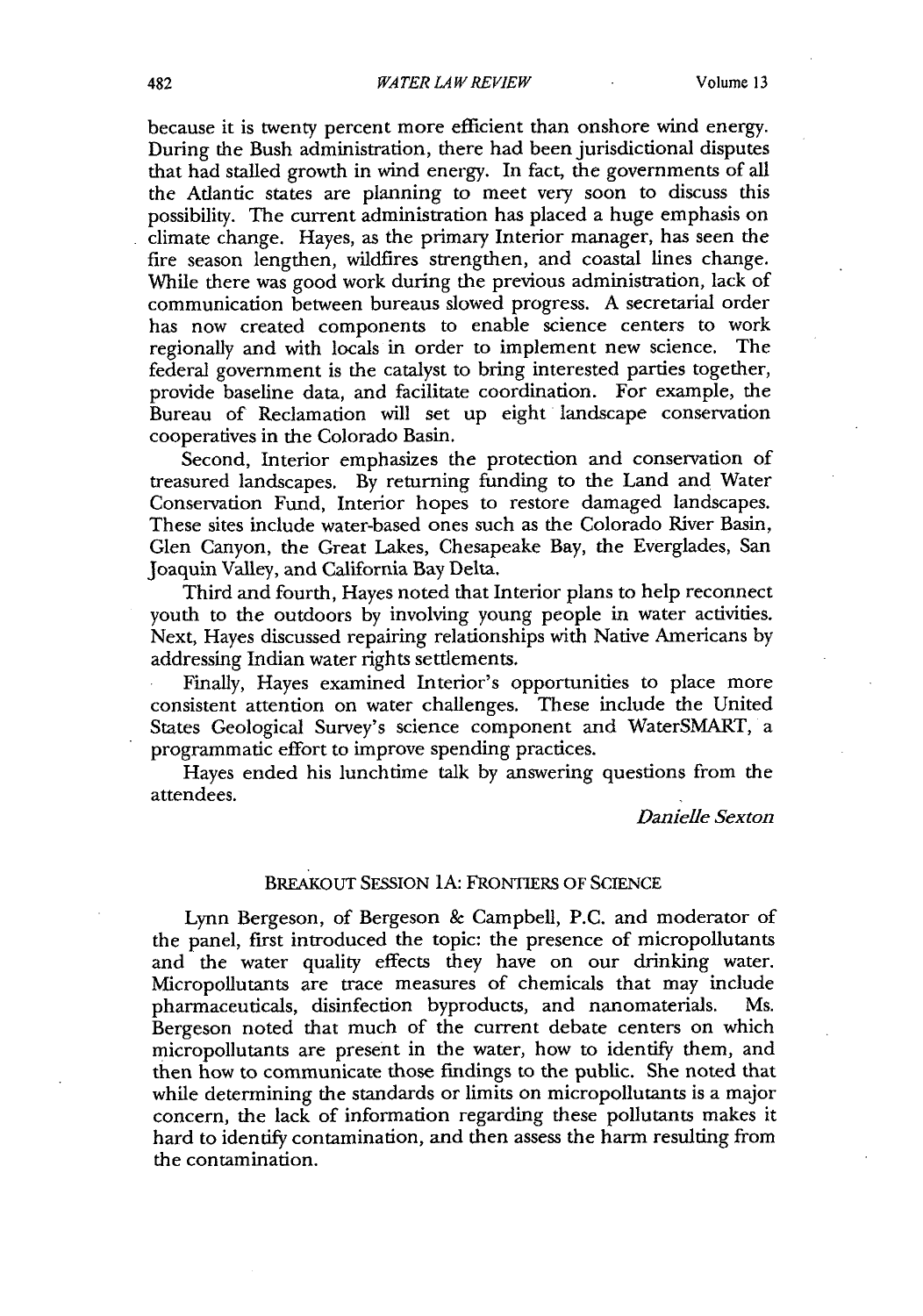Mae Wu, a Program Attorney with the Natural Resource Defense Council, then spoke regarding the concerns with micropollutants. She first noted that humans produce approximately 80,000 to 90,000 different chemicals and that almost all of them make their way into drinking water supplies. She then noted that less than ten percent of those chemicals have data on their effects in drinking water. According to Ms. Wu, the presence of micropollutants is therefore alarming because the regulation of chemicals usually occurs when regulators can show known categories of humans at risk, high concentrations of the chemical, or knowledge of toxicity. Because limited data exists in regards to most of these micropollutants, regulation or protection of our drinking water sources rarely occurs.

Pankaj Parekh, Manger of Water Quality Compliance at Los Angeles Department of Water and Power, then gave a public water supplier's perspective of micropollutant contamination. He noted that water quality regulation may not provide an effective response to micropollutants. Mr. Parekh noted that federal regulations look at the maximum contamination levels of chemicals within drinking water. But, because water suppliers only look at the water contamination, not other sources of contamination, public exposure to unhealthy levels of contamination can occur regardless of water quality regulations. Furthermore determining the maximum contamination levels of every chemical, in Mr. Parekh's opinion, is not the right approach. Mr. Parekh noted that public health issues are expressed in the existence of a particular harm, such as skin cancer, not the existence of an elevated chemical concentration in the water source. Mr. Parekh therefore advocates for a more holistic regulatory approach, where the regulators first identify the public health issues, and then regulations address the sources of harm.

Next Justin Pritchard, a journalist with the Associated Press, discussed the recent articles he wrote concerning the existence of trace chemicals found in the public drinking water supply. He first pointed out that over 41 million households in America have trace amounts of pharmaceutical chemicals found in their tap-water. He noted that much of that pharmaceutical contamination occurs because of the "toilet-to-tap" drinking water systems that most American cities employ. Because humans rarely metabolize all the pharmaceutical chemicals that they ingest, and because municipal water treatment plants don't remove pharmaceutical chemicals from the effluent or from the water supply, large portions of the trace pharmaceuticals found in the tap occur as a result of human waste. He also noted that another large source of pharmaceutical contamination was the health care industry itself. The health care industry disposes approximately 250 million pounds of pharmaceutical drugs into the wastewater system every year. Mr. Pritchard noted that the government regulates little of this "pharma-water." He noted that the FDA needs to consider environmental impacts resulting from the improper disposal or prescription drugs during the FDA drug approval process. He argued